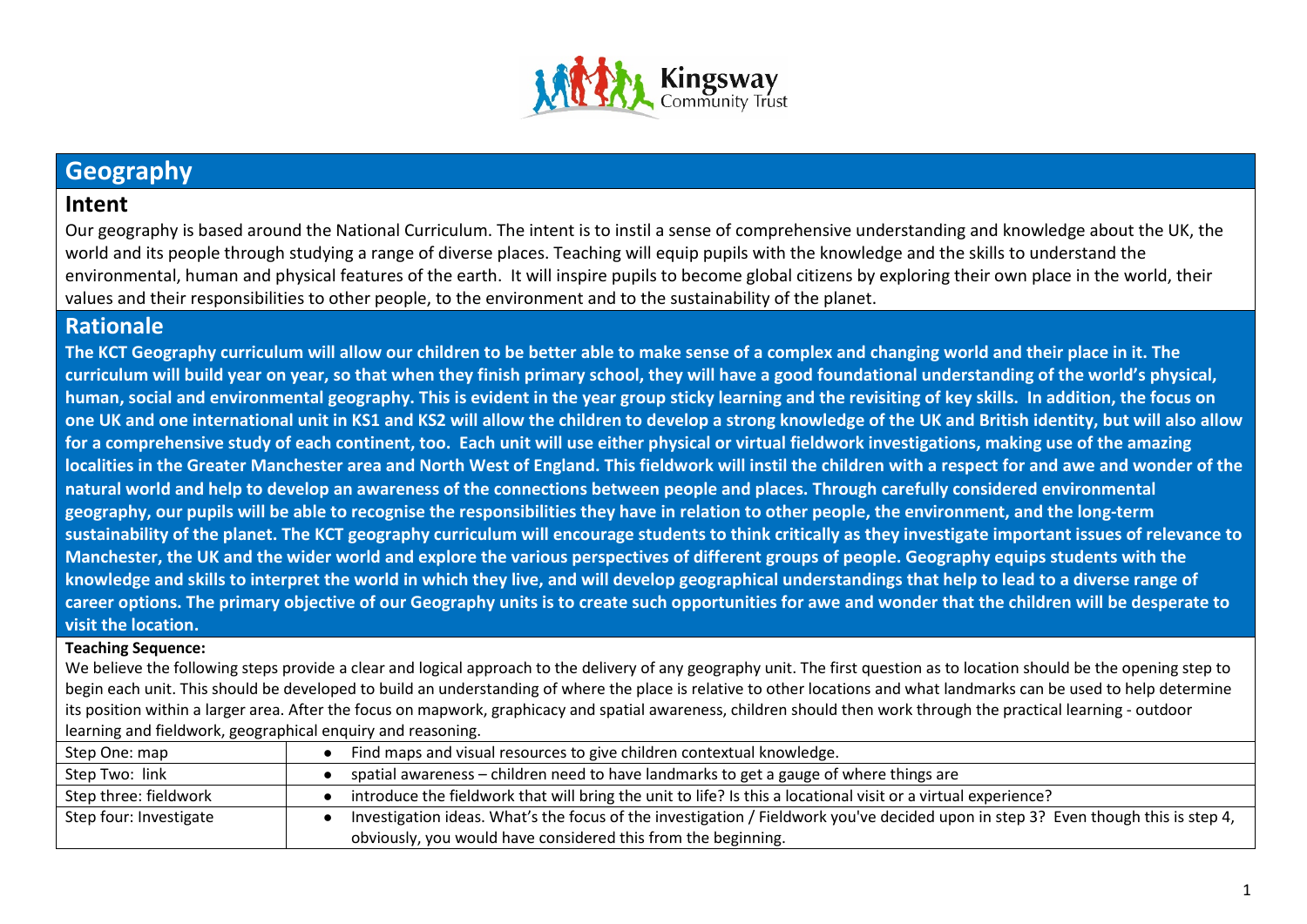| Step five: Reason                                                                                                                                                       | Having decided the focus for your inquiry, consider how you can include reasoning opportunities to develop the children's<br>understanding of events and give opportunity for the children to apply their learning to back up their ideas with evidence and<br>justify their choices. |  |
|-------------------------------------------------------------------------------------------------------------------------------------------------------------------------|---------------------------------------------------------------------------------------------------------------------------------------------------------------------------------------------------------------------------------------------------------------------------------------|--|
| Threaded throughout:                                                                                                                                                    |                                                                                                                                                                                                                                                                                       |  |
| Understanding of and concern for the environment should be threaded through the unit where possible but would also, likely, have a place within the unit study in terms |                                                                                                                                                                                                                                                                                       |  |
| of a lesson or lessons with this focus.                                                                                                                                 |                                                                                                                                                                                                                                                                                       |  |
| Where possible, staff will consider how personal geographies can be used to help develop the children's empathy and understanding of others.                            |                                                                                                                                                                                                                                                                                       |  |
| The units for KS1 and KS2 would be 10 hours' worth of study.                                                                                                            |                                                                                                                                                                                                                                                                                       |  |
| For EYFS the objectives are taught/covered over the year, both through circles and within continuous provision                                                          |                                                                                                                                                                                                                                                                                       |  |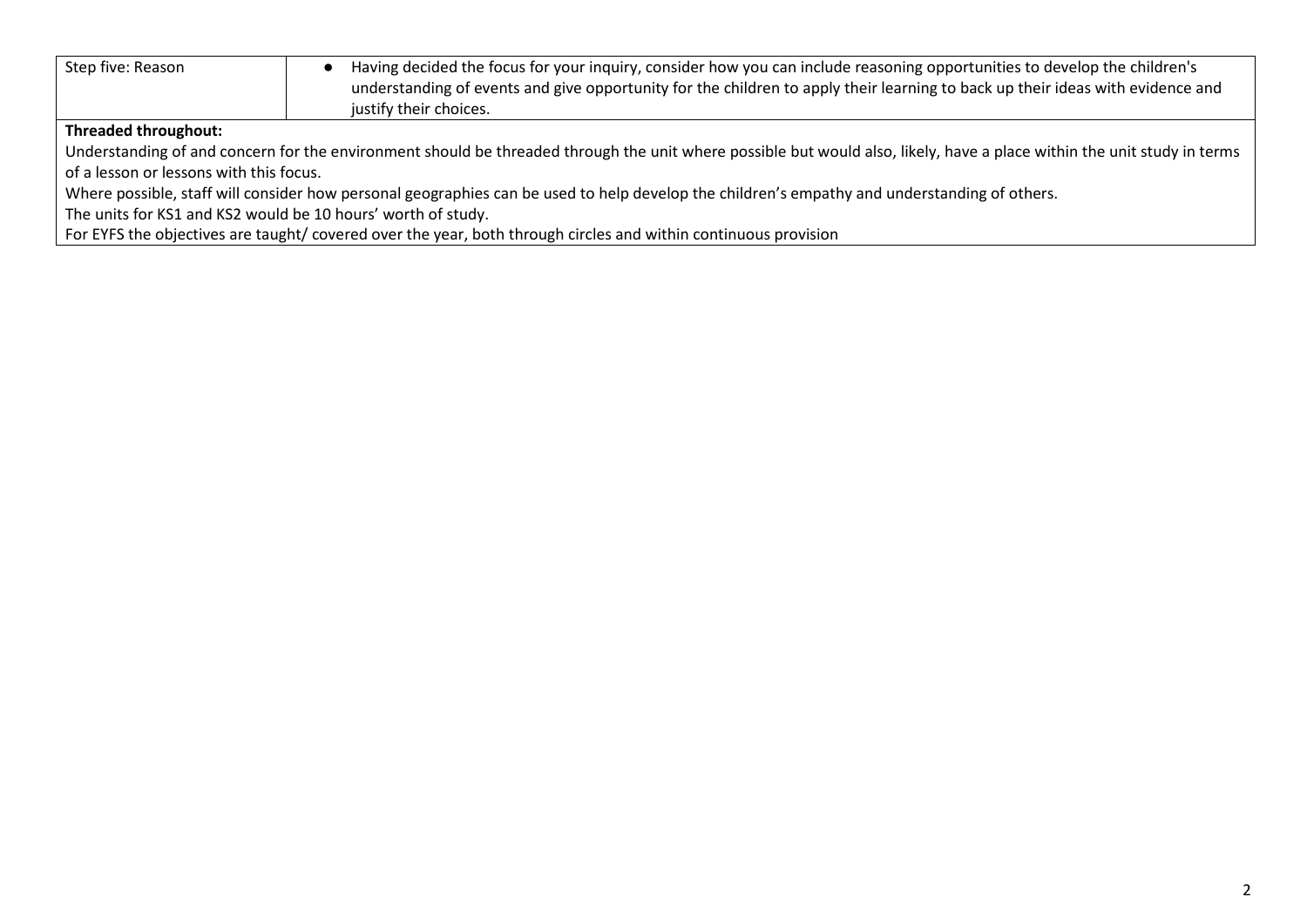

# **Geography Curriculum**

|                                | Page           |
|--------------------------------|----------------|
| <b>Nursery &amp; Reception</b> | $\overline{A}$ |
| Year 1                         | 5              |
| Year 2                         | 6              |
| Year 3                         |                |
| Year 4                         | 8              |
| Year 5                         | 9              |
| Year 6                         | 10             |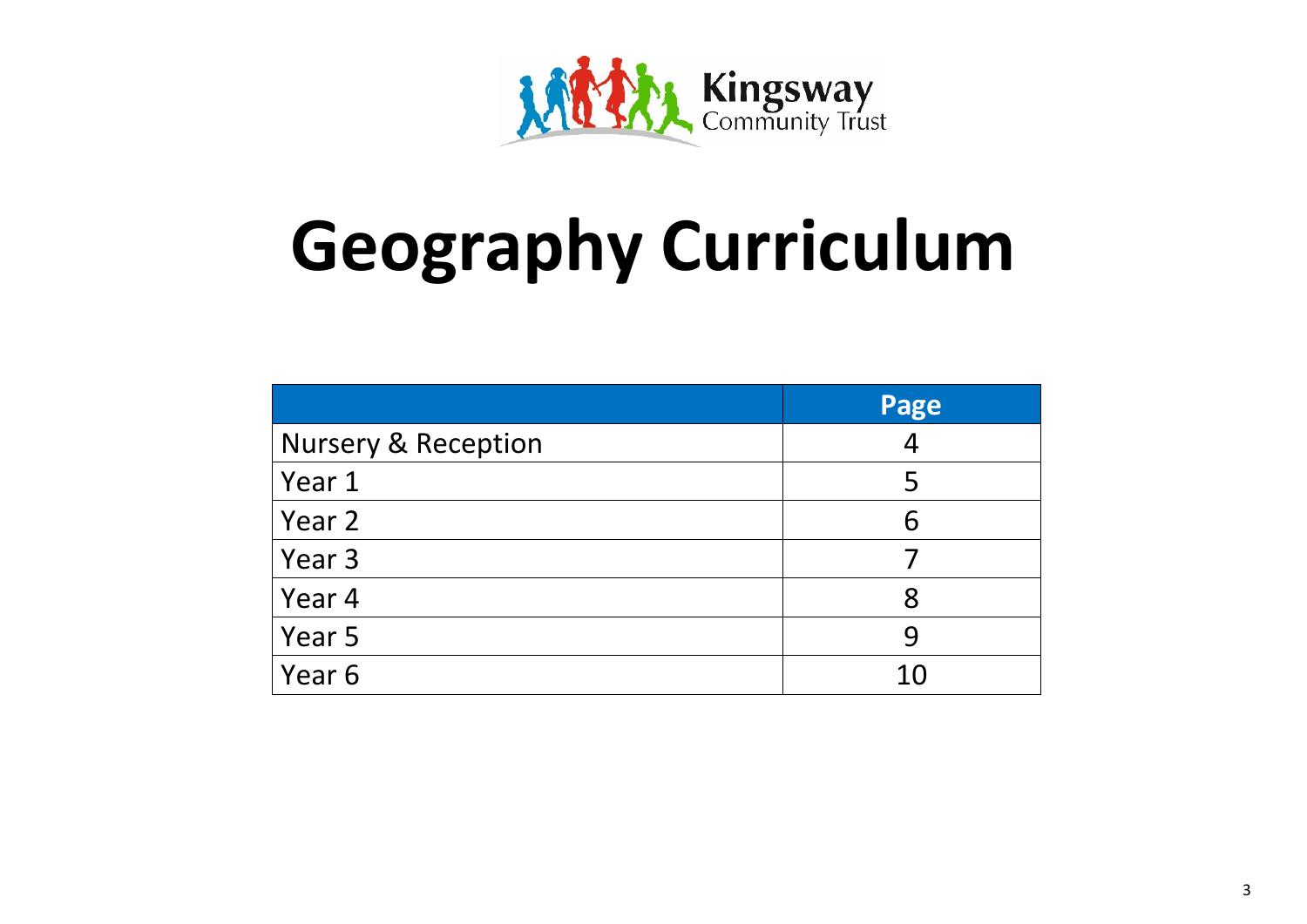|                       | Knowledge                                          | <b>Skills</b>                                                | <b>Vocabulary</b>                         |
|-----------------------|----------------------------------------------------|--------------------------------------------------------------|-------------------------------------------|
|                       | I know there are different countries in the world  | I can follow directions - next to, behind, up, down, along,  | next to, behind, up, down, along, across, |
| $\overline{a}$        | I know it is important to respect and care for the | across and through                                           | through world, country, litter, same,     |
| $\boldsymbol{\sigma}$ | natural world.                                     | I can use positional language                                | different                                 |
|                       | I know the difference between litter and natural   | I can describe a familiar route                              |                                           |
|                       | environment.                                       | I can talk about places I have visited and the things I have |                                           |
|                       |                                                    | seen.                                                        |                                           |
|                       |                                                    | I can talk about how places I have visited or seen in        |                                           |
|                       |                                                    | photographs are different from each other.                   |                                           |

| 고                     | Knowledge                                          | <b>Skills</b>                                                 | Vocabulary |
|-----------------------|----------------------------------------------------|---------------------------------------------------------------|------------|
| $\boldsymbol{\sigma}$ | I know there are different places in my community. | can name different places in my local area including those    | Map        |
| ခြ                    | I know what a map is                               | used for worship.                                             | kev        |
| $\overline{\bullet}$  | I know some environments are different to the one  | I can draw information from a simple map                      | symbol     |
| Ξ.                    | in which I live                                    | I can identify similarities and differences between different | church     |
| $\bullet$<br>$\Box$   | I know there are similarities and differences      | <i>locations</i>                                              | mosque     |
|                       | between life in this country and life in other     | I can name the four seasons.                                  | temple     |
|                       | countries.                                         | I can talk about the seasons and how they are different.      | Winter     |
|                       | I know the effect of changing seasons on the       |                                                               | summer     |
|                       | natural world.                                     |                                                               | spring     |
|                       |                                                    |                                                               | Autumn     |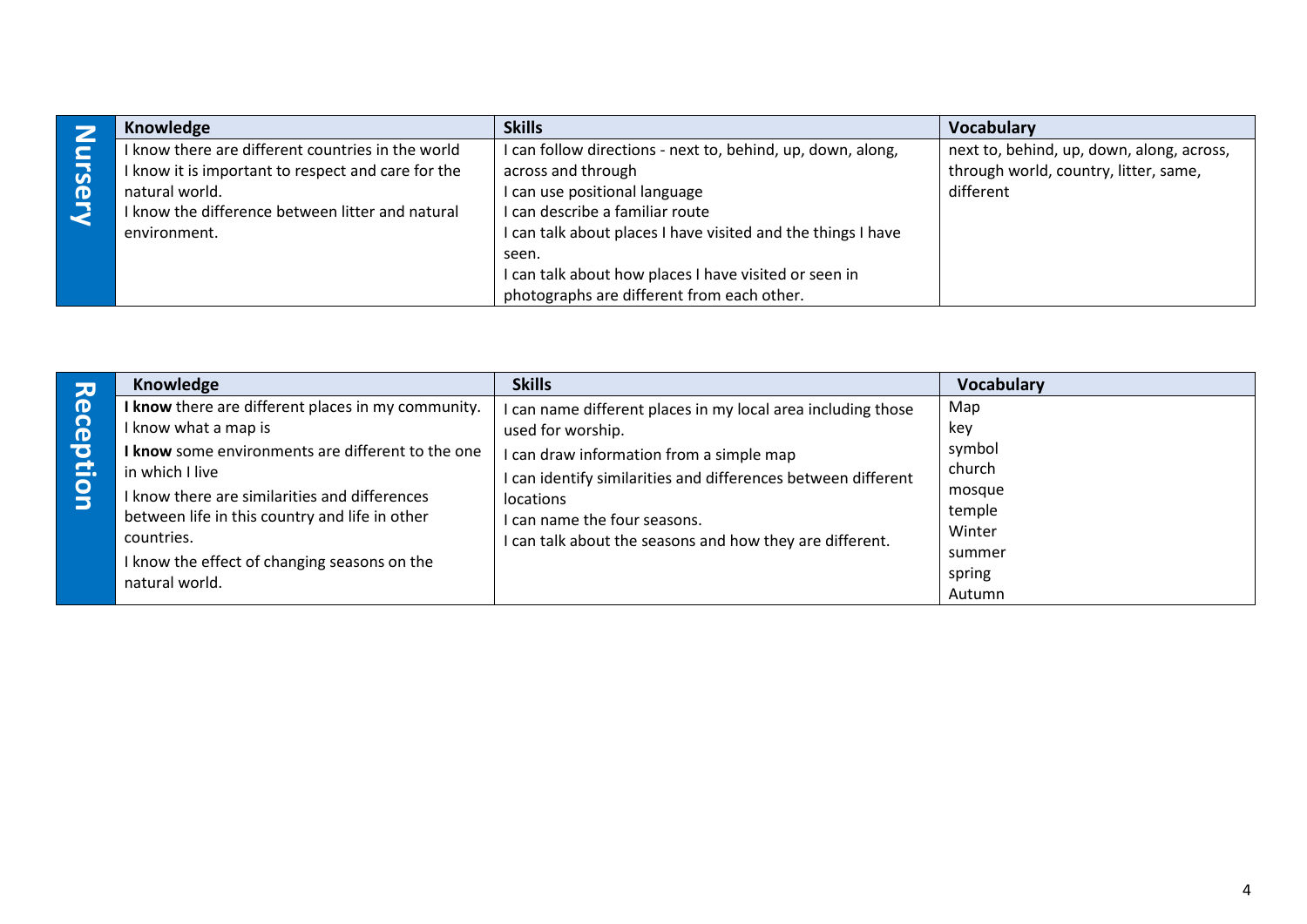| $\prec$                  | Unit 1: UK - My Manchester                          |                                                              |                                                                 |
|--------------------------|-----------------------------------------------------|--------------------------------------------------------------|-----------------------------------------------------------------|
| ear                      | Knowledge                                           | <b>Mapping skills</b>                                        | <b>Fieldwork skills</b>                                         |
|                          | I know where Manchester is on a map                 | can use aerial photographs, basic maps and other media       | can use simple field work and observational skills to study     |
| $\overline{\phantom{0}}$ | I know some famous landmarks in Manchester          | to recognise landmarks and basic human and physical          | the geography of my school and its grounds and the key          |
|                          | I know the difference between a city and a suburb   | features.                                                    | human and physical features of its surrounding environment.     |
|                          | (Levenshulme / Burnage)                             | can devise a simple map; and use and construct basic         | I can compare traffic in the city and my local area             |
|                          |                                                     | symbols in a key.                                            | I can use simple fieldwork skills and map work skills to        |
|                          |                                                     | can use simple compass directions (North, South, East and    | navigate with support between some landmarks.                   |
|                          |                                                     | West) and locational and directional language [for example,  |                                                                 |
|                          |                                                     | near and far; left and right], to describe the location of   |                                                                 |
|                          |                                                     | features and routes on a map.                                |                                                                 |
|                          |                                                     | can use a map to locate places in Manchester                 |                                                                 |
|                          | <b>Enquiry skills</b>                               | <b>Critical thinking skills</b>                              | <b>Vocabulary</b>                                               |
|                          | I can talk about where some landmarks are and       | can contrast Manchester with my local area.                  | North, South, East, west, near, far, left, right                |
|                          | why                                                 |                                                              | City, town, industrial areas, office, Townhall, cathedral, sky- |
|                          |                                                     | I can link the size of buildings to the number of people     | scraper                                                         |
|                          |                                                     | accessing the area (city centre v suburb: skyscrapers v low  |                                                                 |
|                          |                                                     | rise)                                                        |                                                                 |
|                          | <b>Unit 2: Rivers</b>                               |                                                              |                                                                 |
|                          | Knowledge                                           | <b>Mapping skills</b>                                        | <b>Fieldwork skills</b>                                         |
|                          | I know the journey of water (stream, river, sea)    | can use a globe to identify the continents of Europe, Africa | can identify the main features of a (local) river               |
|                          | I know about seasonal weather patterns and how      | and the countries of Egypt and England                       | I can observe the direction of water travel                     |
|                          | it affects the river                                | can use a globe / map to locate rivers                       | I can sketch the river shape and features.                      |
|                          | I know that the River Nile is in a country called   | can identify key landmarks the river passes (Manchester /    |                                                                 |
|                          | Egypt in a continent called Africa                  | Liverpool for the Mersey)                                    |                                                                 |
|                          | I know that the River Mersey is in a country called |                                                              |                                                                 |

**Enquiry skills Critical thinking skills Critical Execution 2008 Vocabulary Vocabulary** 

I can consider why the two rivers are different I can consider the impact of people on rivers

England in a continent called Europe

into

I know the names of the seas these rivers flow

I can compare (similarities and differences) the features of the Nile and the Mersey - - length, flows through - region v's countries, wildlife etc equator, hill, mountain, sea, ocean, river soil, valley, vegetation, season, weather.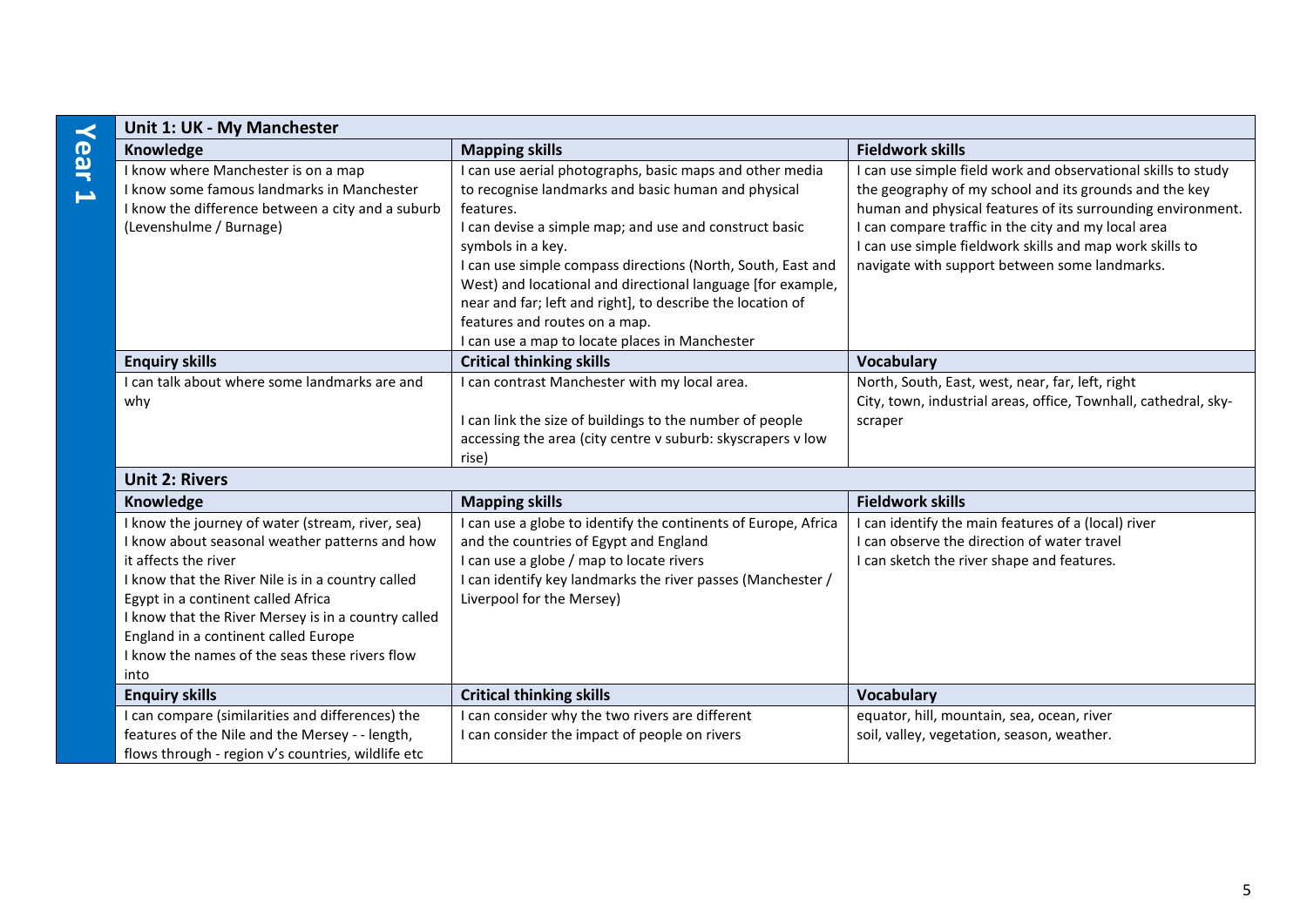|                         | Unit 1: UK - Coastlines                                                                                                                                                                                                                                                                                                         |                                                                                                                                                                                                                                                                                                                    |                                                                                                                                                                                                                                     |  |
|-------------------------|---------------------------------------------------------------------------------------------------------------------------------------------------------------------------------------------------------------------------------------------------------------------------------------------------------------------------------|--------------------------------------------------------------------------------------------------------------------------------------------------------------------------------------------------------------------------------------------------------------------------------------------------------------------|-------------------------------------------------------------------------------------------------------------------------------------------------------------------------------------------------------------------------------------|--|
| Year                    | Knowledge                                                                                                                                                                                                                                                                                                                       | <b>Mapping skills</b>                                                                                                                                                                                                                                                                                              | <b>Fieldwork skills</b>                                                                                                                                                                                                             |  |
| $\overline{\mathsf{N}}$ | I know the UK is an island<br>I know coastlines have lots of life forms (including<br>plants and animals) and have to cope with<br>extreme weather conditions of wind and rain, salty<br>water, tides, and waves.<br>I know the coastline is constantly changing<br>because of erosion.                                         | I can use N, S, E, W Locational language. Name, locate,<br>identify focus areas of this unit.<br>I can identify coastal locations using maps, atlases, globes,<br>aerial images & plan perspectives<br>I can draw scaled maps of areas using basic symbols and<br>labelling with specific geographical vocabulary. | I can use observational skills whilst in the geographical area<br>(or virtually visiting) to understand the physical and human<br>geography of the area.<br>I can record the information collected using data and<br>mapping tools. |  |
|                         | <b>Enquiry skills</b>                                                                                                                                                                                                                                                                                                           | <b>Critical thinking skills</b>                                                                                                                                                                                                                                                                                    | <b>Vocabulary</b>                                                                                                                                                                                                                   |  |
|                         | I can compare and contrast two localities and use<br>taught geographical terminology to compare these<br>locations<br>I can explain the environmental threats for the<br>coast<br>I can explain /name features of coastal erosion<br>I can compare a U.K coastal town - Formby to<br>Geiranger in Norway                        | I can describe the human impact of erosion                                                                                                                                                                                                                                                                         | arch, bay, beach, cave, coastline, erosion, current<br>sea defences, sea wall, wave, rock pools<br>sand dunes, climate change, port, harbour, cliff,<br>coast                                                                       |  |
|                         | Unit 2: Polar regions - Arctic and Antarctic                                                                                                                                                                                                                                                                                    |                                                                                                                                                                                                                                                                                                                    |                                                                                                                                                                                                                                     |  |
|                         | Knowledge                                                                                                                                                                                                                                                                                                                       | <b>Mapping skills</b>                                                                                                                                                                                                                                                                                              | <b>Fieldwork skills</b>                                                                                                                                                                                                             |  |
|                         | I know the difference between Antarctic and Arctic<br>I know the Arctic circle contains countries<br>I know the size of the Arctic and Antarctic<br>compared to the U.K<br>I know the Impact of climate change on Antarctic<br>and Arctic                                                                                       | I can locate The Arctic, Antarctic and Equator on a globe or<br>map.<br>I can map the countries / areas within Arctic / Antarctica                                                                                                                                                                                 | I can use online 3D maps to compare and contrast localities<br>considering both physical and human geography.                                                                                                                       |  |
|                         | <b>Enquiry skills</b>                                                                                                                                                                                                                                                                                                           | <b>Critical thinking skills</b>                                                                                                                                                                                                                                                                                    | <b>Vocabulary</b>                                                                                                                                                                                                                   |  |
|                         | I can read and compare temperature for different<br>places and seasons<br>I can consider how the people who live within the<br>Arctic Circle are affected by climate change (for<br>example the changing / shrinking ice size / density<br>impacting on the migration patterns of the species<br>they would traditionally hunt) | I can discuss the differences between both poles and then<br>the UK to these localities.<br>I can explain why Antarctica has no fixed population<br>I can discuss the impact of climate change.<br>I know what life is like in both the Arctic and Antarctic                                                       | Arctic, Antarctic, Season, Population, South pole<br>North pole, Ice caps, Temperature, Climate change                                                                                                                              |  |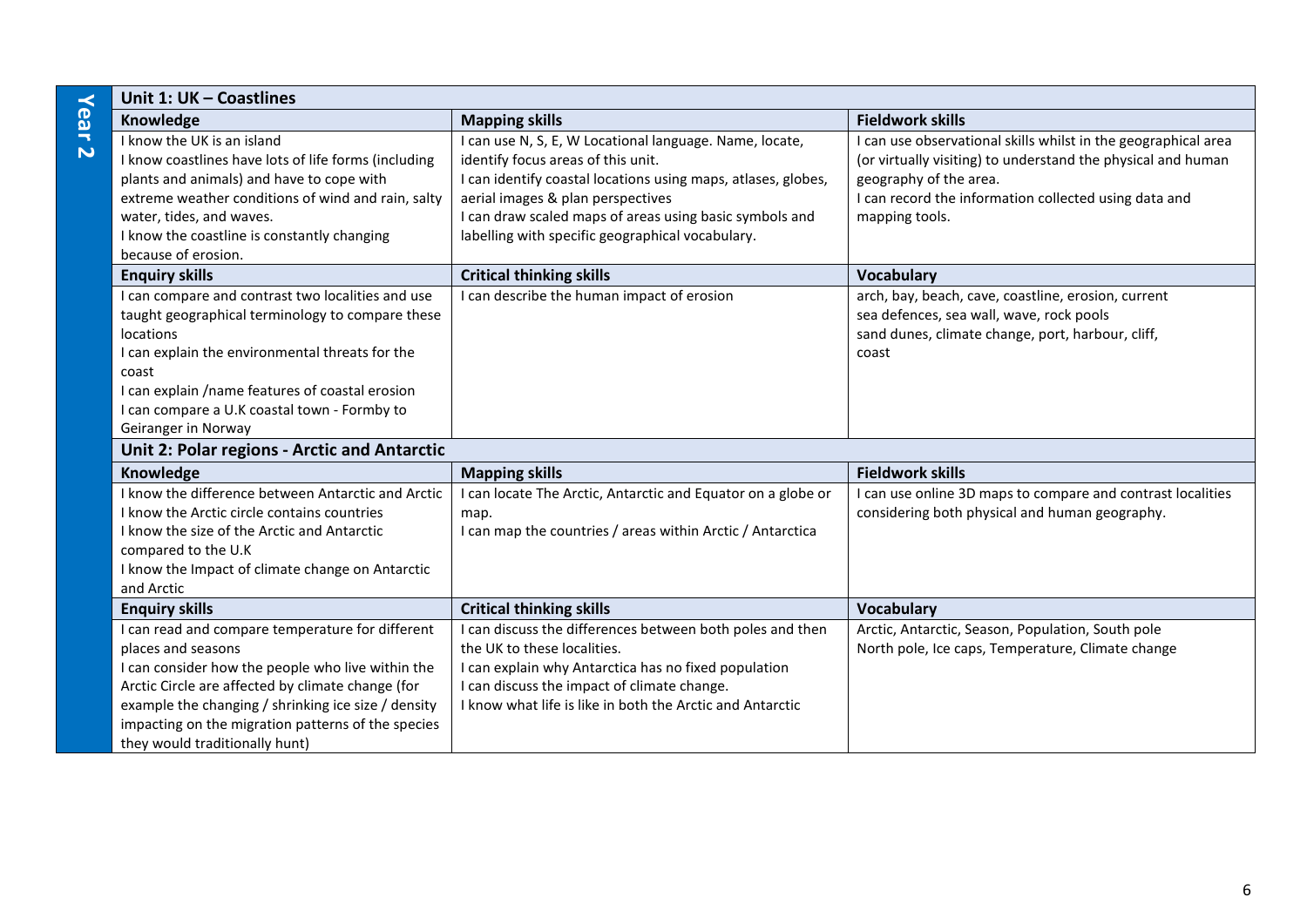| <b>Unit 1: UK - Castleton</b>                                                                                                                                                                                                                                                                                                                                                                                                                                                                                                                                                                        |                                                                                                                                                                                                                                                                                         |                                                                                                                                                                                                                                                                                                                                                           |  |
|------------------------------------------------------------------------------------------------------------------------------------------------------------------------------------------------------------------------------------------------------------------------------------------------------------------------------------------------------------------------------------------------------------------------------------------------------------------------------------------------------------------------------------------------------------------------------------------------------|-----------------------------------------------------------------------------------------------------------------------------------------------------------------------------------------------------------------------------------------------------------------------------------------|-----------------------------------------------------------------------------------------------------------------------------------------------------------------------------------------------------------------------------------------------------------------------------------------------------------------------------------------------------------|--|
| Knowledge                                                                                                                                                                                                                                                                                                                                                                                                                                                                                                                                                                                            | <b>Mapping skills</b>                                                                                                                                                                                                                                                                   | <b>Fieldwork skills</b>                                                                                                                                                                                                                                                                                                                                   |  |
| I know the reasons that Castleton is the most visited<br>village in the Peak District<br>I know the difference between a rural and urban area<br>(specific contrast of Castleton to Manchester)<br>I know the location of Castleton in relation to<br>Manchester<br>I know some of the physical features of rural areas.<br>(land use, farming, tourism, quarry etc)<br>I know the difference between living in rural and<br>urban areas.<br>I know the key issues facing the countryside<br>(infrastructure, employment, amenities etc)                                                             | I can use maps and pictures to explain the difference between<br>two locations.<br>I can use maps, pictures, video, including drone footage to<br>assess the land use and topography of a given area<br>I can use OS maps to consider topography (lines close together<br>= steep hill) | I can collect and analyse specific information from a fieldwork<br>location (traffic / land use survey)<br>I can use observational skills to make considered judgements<br>about human, physical, environmental geography issues<br>(example land use survey, topography study, rural /<br>development issues - like the cement works in the Hope valley) |  |
| <b>Enquiry skills</b>                                                                                                                                                                                                                                                                                                                                                                                                                                                                                                                                                                                | <b>Critical thinking skills</b>                                                                                                                                                                                                                                                         | <b>Vocabulary</b>                                                                                                                                                                                                                                                                                                                                         |  |
| I can use geographical surveys to illustrate the<br>difference between locations. (for eg building use -<br>how many cafes/ pubs / hotels etc- tourist attractions<br>- caverns, castles, gift shops etc)                                                                                                                                                                                                                                                                                                                                                                                            | I can compare information that I have collected in surveys.<br>I can explain the reasons that Castleton has such a high volume<br>of tourists<br>I can consider the different perspectives involved in complex<br>issues (such as the cement works in the Hope valley)                  | rural, urban, tourism<br>countryside, physical geography, human geography<br>carbon footprint, landscape, topography, attraction                                                                                                                                                                                                                          |  |
| Unit 2: India                                                                                                                                                                                                                                                                                                                                                                                                                                                                                                                                                                                        |                                                                                                                                                                                                                                                                                         |                                                                                                                                                                                                                                                                                                                                                           |  |
| Knowledge                                                                                                                                                                                                                                                                                                                                                                                                                                                                                                                                                                                            | <b>Mapping skills</b>                                                                                                                                                                                                                                                                   | <b>Fieldwork skills</b>                                                                                                                                                                                                                                                                                                                                   |  |
| I know where India is in the world.<br>I know the major types of biomes in India.<br>I know what the climate is like in India.<br>I know that India is a diverse country which attracts a<br>huge number of tourists.<br>I know the main religions practised in India and<br>where these are<br>I know some of the most famous religious sites in<br>India<br>I know the main environmental problems facing India<br>and what people are doing to solve the problem<br>I know that there is huge wealth inequality in the<br>world.<br>I know India has an incredibly diverse range of<br>landscapes | I can find India on a map and talk about its key features.<br>I can use a map to understand the topography of a country.<br>I can use maps to identify planned and unplanned areas of a<br>city.                                                                                        | I can compare how land is used in two different biomes.<br>I can compare the climate in different biomes.                                                                                                                                                                                                                                                 |  |
| <b>Enquiry skills</b>                                                                                                                                                                                                                                                                                                                                                                                                                                                                                                                                                                                | <b>Critical thinking skills</b>                                                                                                                                                                                                                                                         | <b>Vocabulary</b>                                                                                                                                                                                                                                                                                                                                         |  |
| I can use a range of sources to find out which<br>religions are practised in India.<br>I can use a range of sources to find key tourism spots<br>in India.                                                                                                                                                                                                                                                                                                                                                                                                                                           | I can discuss why there is huge wealth inequality in India.<br>I can discuss whether India is a rich or poor country.                                                                                                                                                                   | borders, biomes, plateau, precipitation, climate, coastline, sea<br>level, mountains, topography, population, lowlands,<br>temperate, tropical, tundra, inequality                                                                                                                                                                                        |  |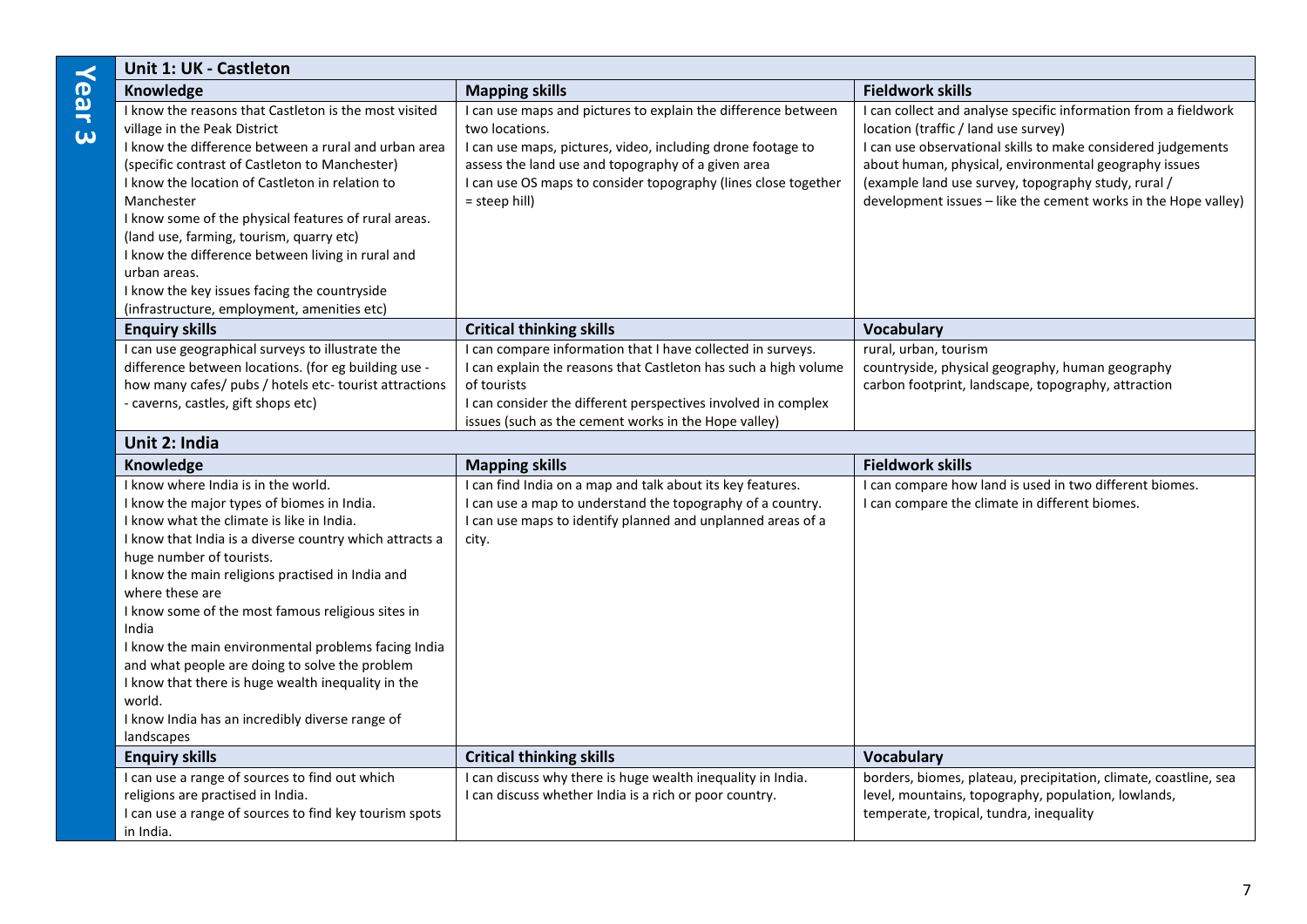|          | Unit 1: UK Islands                                                                                                                                                                                                                                                                                                                                                                                                                                                                                                                                                                                                                                                                                                                                                       |                                                                                                                                                                                                                                                                                                                    |                                                                                                                                                                                                  |
|----------|--------------------------------------------------------------------------------------------------------------------------------------------------------------------------------------------------------------------------------------------------------------------------------------------------------------------------------------------------------------------------------------------------------------------------------------------------------------------------------------------------------------------------------------------------------------------------------------------------------------------------------------------------------------------------------------------------------------------------------------------------------------------------|--------------------------------------------------------------------------------------------------------------------------------------------------------------------------------------------------------------------------------------------------------------------------------------------------------------------|--------------------------------------------------------------------------------------------------------------------------------------------------------------------------------------------------|
|          | Knowledge                                                                                                                                                                                                                                                                                                                                                                                                                                                                                                                                                                                                                                                                                                                                                                | <b>Mapping skills</b>                                                                                                                                                                                                                                                                                              | <b>Fieldwork skills</b>                                                                                                                                                                          |
| ear<br>4 | I know that the UK is an island with many smaller islands<br>surrounding it.<br>I know where Orkney is in relation to Manchester.<br>I know the Orkney Archipelago consists of many islands (70) of<br>which 20 are inhabited.<br>I know that the Islands are a popular tourist destination and<br>why people are drawn there<br>I know what an island is and the benefits of living on an island.<br>I know the difference in population and physical features<br>between in Manchester compared to a rural island like Orkney.<br>I know the differences between living in a city and living on a<br>rural island.<br>I know that different types of renewable energy are used in<br>Orkney.<br>I know why islands change over time and how this applies to<br>Orkney. | I can use maps, pictures and other media to compare locations.<br>I can map specific locations across Orkney - including 4 figure grid<br>references -and use this to inform spatial awareness (where things are in<br>relation - old man of hoy etc)<br>I can use an OS map to examine the topography of the land | I can conduct a questionnaire and use the results to<br>gather information about land use, economic<br>activity, trade links, distribution of natural<br>resources: energy, food, minerals, etc. |
|          | <b>Enquiry skills</b>                                                                                                                                                                                                                                                                                                                                                                                                                                                                                                                                                                                                                                                                                                                                                    | <b>Critical thinking skills</b>                                                                                                                                                                                                                                                                                    | <b>Vocabulary</b>                                                                                                                                                                                |
|          | I can use research and compare sizes, quantity of population<br>and amounts of physical features between two places.                                                                                                                                                                                                                                                                                                                                                                                                                                                                                                                                                                                                                                                     | I can explain the way islands have changed over time (considering Skara<br>Brae, Ring of Brodgar through to the Churchill Barriers.)<br>I can explore the social differences between Orkney and Manchester.                                                                                                        | Island, Mainland, landscape, Human features,<br>Diversity, Transportation, Archipelago                                                                                                           |

### **Unit 2: Great Barrier Reef**

| Knowledge                                                         | <b>Mapping skills</b>                                                      | <b>Fieldwork skills</b>                              |
|-------------------------------------------------------------------|----------------------------------------------------------------------------|------------------------------------------------------|
| I know that the Great Barrier Reef is the largest living thing on | can use maps to locate different landmarks                                 | I can complete surveyance sheets                     |
| Earth and understand what it consists of                          |                                                                            | I can use Virtual Mapping tools to make detailed     |
| I know how climate change is impacting The Great Barrier Reef     | can map the location of the Great Barrier Reef to include features such as | observations about the location and structure of the |
| I know where The Great Barrier Reef is in relation to             | sections (northern, central, southern sectors) and damage (bleaching)      | Reef                                                 |
| Manchester                                                        |                                                                            |                                                      |
| I know that there are many smaller reefs comprising the larger    |                                                                            |                                                      |
| <b>GBR</b>                                                        |                                                                            |                                                      |
| I know that there are significant differences between the         |                                                                            |                                                      |
| individual sections of the reef                                   |                                                                            |                                                      |
| <b>Enquiry skills</b>                                             | <b>Critical thinking skills</b>                                            | <b>Vocabulary</b>                                    |
| I can name different types of coral and keystone species of the   | can discuss ways the coral reef is threatened and how it is subsequently   | Reef                                                 |
| reef ecosystem and consider human impact on specific species.     | being protected and understand the importance of this                      | Coral                                                |
| I can explain the ecological balance on the reef: for example,    | can discuss reasons for and against people visiting The Great Barrier Reef | <b>Species</b>                                       |
| sharks are a keystone species in coral reefs, exerting top-down   | and debate these.                                                          | <b>Bleaching</b>                                     |
| regulation (with the absence of sharks, carnivorous fish          |                                                                            | Global warming                                       |
| increase, decreasing herbivorous parrotfish upon which they       |                                                                            | Eco-system                                           |
| feed, increasing algae which outcompete corals in the absence     |                                                                            |                                                      |
| of herbivory).                                                    |                                                                            |                                                      |

8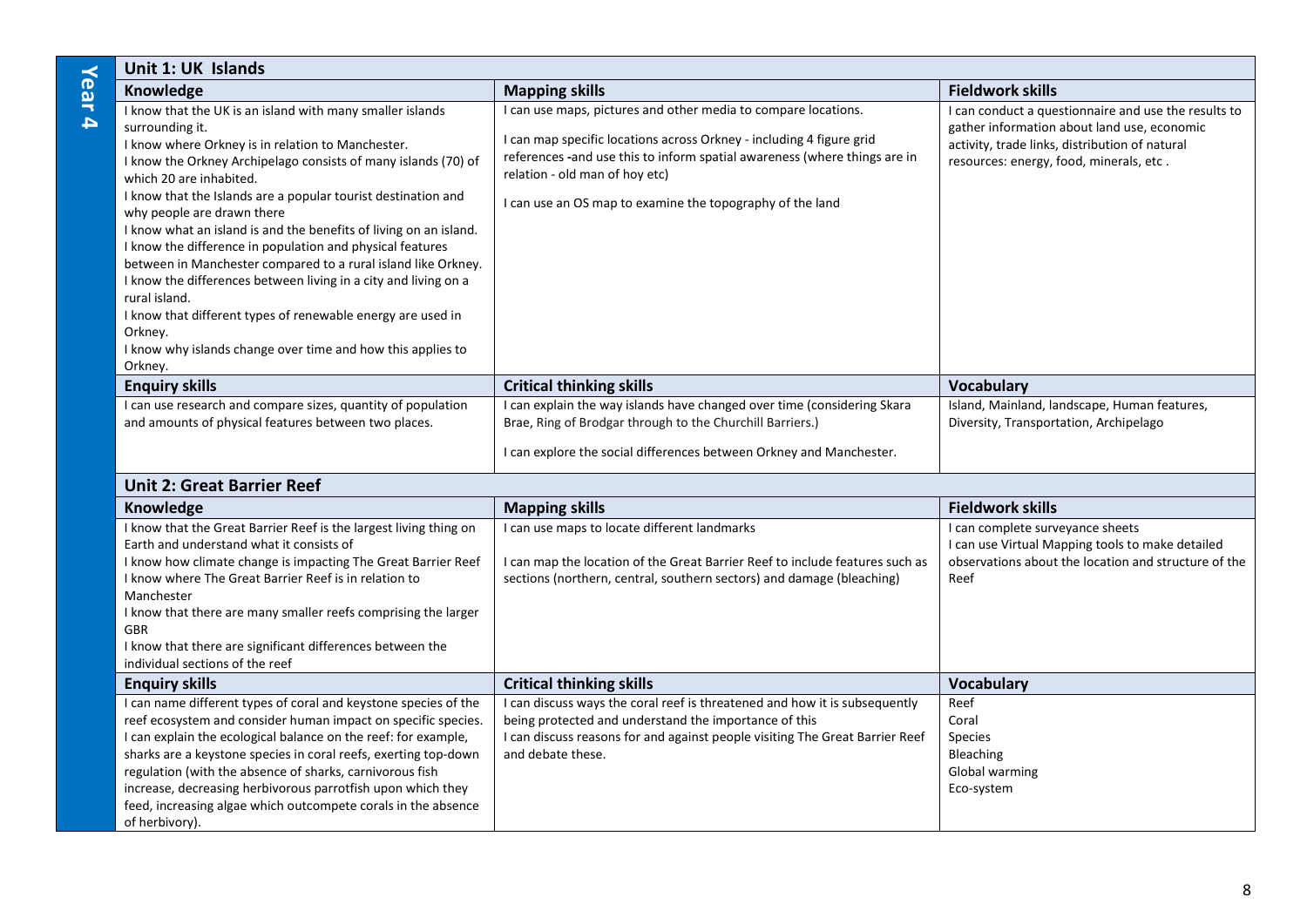|        | Unit 1: UK - The Lake District                                    |                                                                              |                                                       |
|--------|-------------------------------------------------------------------|------------------------------------------------------------------------------|-------------------------------------------------------|
| ര<br>ല | Knowledge                                                         | <b>Mapping skills</b>                                                        | <b>Fieldwork skills</b>                               |
| ₹      | I know what a National Park is                                    | can locate the National parks within the UK accurately on a map              | I can collect and analyse specific information from a |
| UП     | I know the difference between the physical and human              | Within the National Parks I can locate key physical and human geography      | fieldwork location - this is completed through the    |
|        | features within the Lake District                                 | eg, lakes, highest mountains, key towns etc                                  | Year 6 trip to Ghyll Head - immersion experience      |
|        | I know the different types of rocks that are found in the Lake    | I can use 2D and 3D maps effectively                                         | I can use observational skills to make considered     |
|        | District and their location within the National Park              | I can use OS maps and Virtual Mapping Tools to discuss and understand        | judgements about human, physical, environmental       |
|        | I know how physical features are formed (such as quarries,        | topography.                                                                  | geography issues                                      |
|        | ribbons lakes, corries, aretes)                                   |                                                                              |                                                       |
|        | I know how tourism impacts the Lake District                      |                                                                              |                                                       |
|        | I know the importance of the Slate trade in relation to the Lake  |                                                                              |                                                       |
|        | District                                                          |                                                                              |                                                       |
|        | I know what wildlife lives in the Lake District and why this is a |                                                                              |                                                       |
|        | suitable habitat                                                  |                                                                              |                                                       |
|        | I know how the eco-systems in the lake district have              |                                                                              |                                                       |
|        | changed over time and why                                         |                                                                              |                                                       |
|        | I know the impacts humans are having on the Lake District         |                                                                              |                                                       |
|        | <b>Enquiry skills</b>                                             | <b>Critical thinking skills</b>                                              | <b>Vocabulary</b>                                     |
|        | I can identify similarities and differences between the Lake      | I can discuss the pro's and con's of tourism in the Lakes                    | Farming, Rivers, Glaciation, Sustainable              |
|        | District and Manchester                                           | I can consider the range of different interests within the National Park and | development, National park                            |
|        | I can explain the differences in ecosystems and wildlife          | that the range of views about access, land use and development is both       | Tarns, Conservation, Fell, Ghyll                      |
|        | between the Lake District and Manchester                          | varied and that opinions are strongly held.                                  | Push & pull factors, Mere                             |

#### **Unit 2: World - Volcanoes**

| Knowledge                                                    | <b>Mapping skills</b>                                                     | <b>Fieldwork skills</b>                               |
|--------------------------------------------------------------|---------------------------------------------------------------------------|-------------------------------------------------------|
| I know where volcanoes are located geographically and why    | I can locate volcanoes on a world map                                     | I can collect and analyse specific information from a |
| they are situated here                                       | I can locate key tectonic plates (along the Ring of Fire)                 | fieldwork location                                    |
| I know the process of a volcanic eruption                    | I can locate key active and dormant volcanoes across several continents:  | I can use observational skills to make considered     |
| I know the difference between active and dormant volcanoes   | Volcanoes & locations:                                                    | judgements about human, physical, environmental       |
| I know where the ring of fire is and can name volcanoes that | Hawaii - Mauna Lou                                                        | geography issues                                      |
| are situated here                                            | <b>Italy - Mt Vesuvius</b>                                                | I can use specific geographical terminology within    |
| I know the names and locations of volcanoes.                 | Iceland - Eviafiallajokull                                                | my Fieldwork to be precise in my recordings           |
| I know the positive and negative impacts an eruption has on  | Japan - Sakurajima                                                        | (link to Iceland - school, business etc TBC)          |
| the locals, wildlife and environment                         | US - Mount St. Helen's.                                                   |                                                       |
|                                                              |                                                                           |                                                       |
| <b>Enquiry skills</b>                                        | <b>Critical thinking skills</b>                                           | <b>Vocabulary</b>                                     |
| I can sequence the stages of a volcanic eruption             | I can consider why the locational pulls of living along these plate lines | Eruption, Ash cloud, Crater, Main vent                |
|                                                              | outweigh the push of the risk of volcanoes / earthquakes                  | Volcanic bombs, Magma chamber                         |
|                                                              |                                                                           | Lava flow, Secondary cone, Secondary cone             |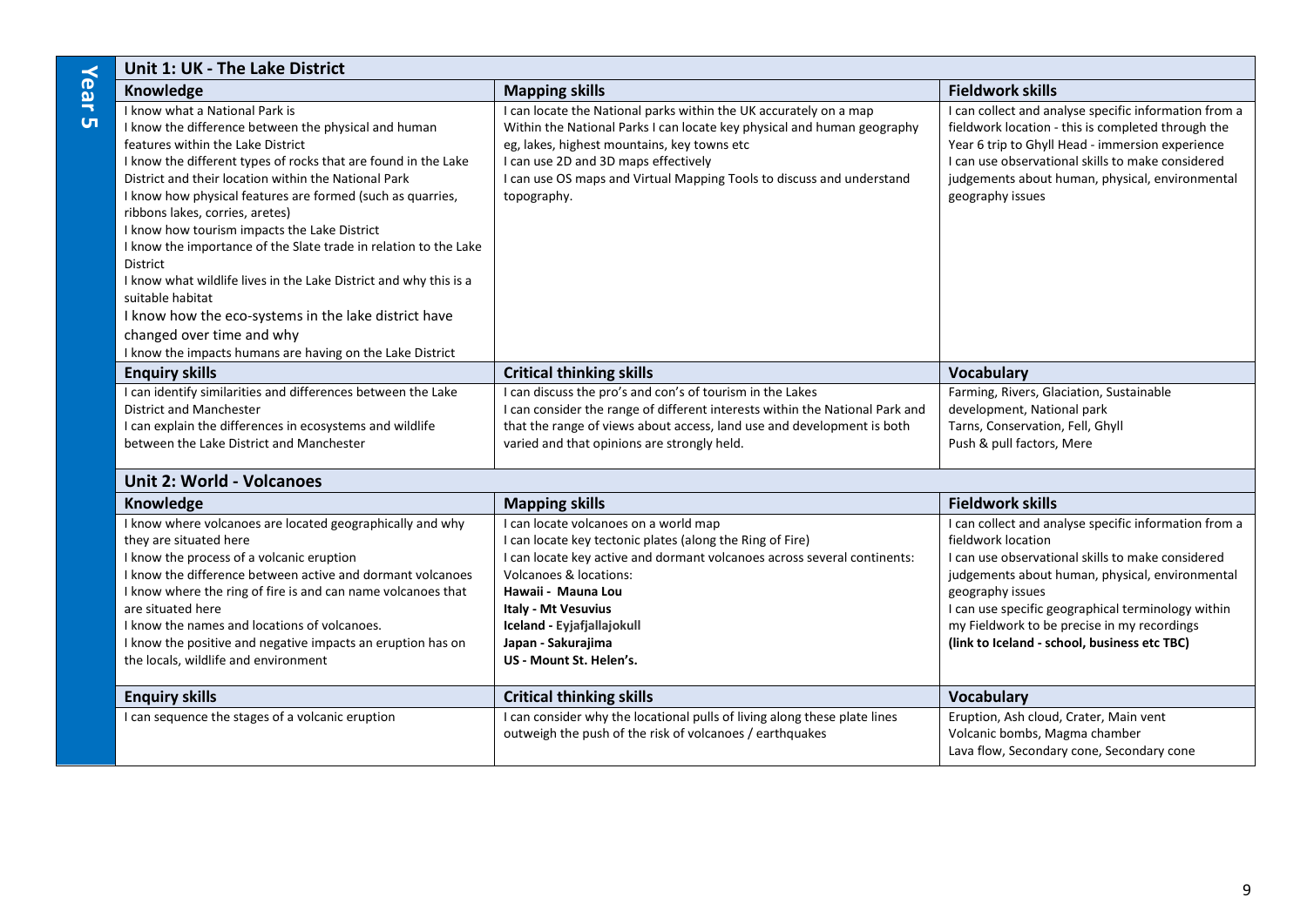| Unit 1: Urban UK including Manchester                                                                                                                                                                                                                                                                                                                                                                                                                                                                                                                                                                                                                                         |                                                                                                                                                                                                                                                                                                                                                                                                       |                                                                                                                                                                                                                                                                                                              |
|-------------------------------------------------------------------------------------------------------------------------------------------------------------------------------------------------------------------------------------------------------------------------------------------------------------------------------------------------------------------------------------------------------------------------------------------------------------------------------------------------------------------------------------------------------------------------------------------------------------------------------------------------------------------------------|-------------------------------------------------------------------------------------------------------------------------------------------------------------------------------------------------------------------------------------------------------------------------------------------------------------------------------------------------------------------------------------------------------|--------------------------------------------------------------------------------------------------------------------------------------------------------------------------------------------------------------------------------------------------------------------------------------------------------------|
| Knowledge                                                                                                                                                                                                                                                                                                                                                                                                                                                                                                                                                                                                                                                                     | <b>Mapping skills</b>                                                                                                                                                                                                                                                                                                                                                                                 | <b>Fieldwork skills</b>                                                                                                                                                                                                                                                                                      |
| I know the location of major cities in the United Kingdom<br>I know major features and buildings within Manchester and can<br>place them on a map<br>I know other cities in the world that can be compared and<br>contrasted with Manchester<br>I know what an urban area is and how they are used<br>I know how human geography has changed Manchester<br>I know how population growth has changed the geography of<br>urban areas<br>I know how urban areas impact the environment<br>I know how urban areas can be sustainable<br>I know how Manchester compares to other urban areas in<br>terms of sustainability.<br>I know why sustainability is important             | I can read and complete population density maps<br>I can use an atlas to locate continents, oceans and cities<br>I can map land use in Manchester City Centre<br>I can locate key buildings and landmarks in Manchester using a range of<br>media, maps and sources                                                                                                                                   | I can collect and analyse specific information from a<br>fieldwork location<br>I can use observational skills to make considered<br>judgements about human, physical, environmental<br>geography issues<br>I can use specific geographical terminology within my<br>fieldwork to be precise in my recordings |
| <b>Enquiry skills</b>                                                                                                                                                                                                                                                                                                                                                                                                                                                                                                                                                                                                                                                         | <b>Critical thinking skills</b>                                                                                                                                                                                                                                                                                                                                                                       | <b>Vocabulary</b>                                                                                                                                                                                                                                                                                            |
| I can investigate the geographical development of Manchester<br>and understand the spatial, physical and human influences on<br>its growth<br>I can understand the importance of Manchester regionally and<br>nationally                                                                                                                                                                                                                                                                                                                                                                                                                                                      | I can discuss the differences between urban and rural areas<br>I can use a range of geographic tools (population size and density,<br>economic, physical - buildings within CBD for example etc) to make<br>detailed comparisons between national and international urban areas.<br>I can critically evaluate the development of Manchester considering<br>infrastructure success and sustainability. | Gentrification<br>agricultural<br>architecture<br>investment / development<br>causation<br>urbanisation<br>urban areas<br>natural Increase                                                                                                                                                                   |
| Unit 2: World - Amazon                                                                                                                                                                                                                                                                                                                                                                                                                                                                                                                                                                                                                                                        |                                                                                                                                                                                                                                                                                                                                                                                                       |                                                                                                                                                                                                                                                                                                              |
| <b>Knowledge</b>                                                                                                                                                                                                                                                                                                                                                                                                                                                                                                                                                                                                                                                              | <b>Mapping skills</b>                                                                                                                                                                                                                                                                                                                                                                                 | <b>Fieldwork skills</b>                                                                                                                                                                                                                                                                                      |
| I know where rainforests can be found: around the equator (I<br>know what the equator is) and I know the tropics - Cancer and<br>Capricorn - are the most northern latitude and southern<br>latitude on the Earth where the sun can appear directly<br>overhead.<br>I know only 6% of Earth Surface is rainforest yet home to 50%<br>of plant and animal species and 40% of our oxygen,<br>I know a Rainforest has lots of rainfall + lots of heat (sunshine)<br>which $=$ lots of growth<br>I know the scale of the Amazon Rainforest and the Amazon<br>River is the largest tropical rainforest in the world.<br>I know that nine countries share the Amazon basin-but that | I can locate rainforests on a Globe or Map and can locate the Amazon<br>and key features such as tracing the river.<br>I can locate features of the Rainforest using different types of maps and<br>virtual maps<br>I can name and place on a map the countries bordering or including the<br>Amazon                                                                                                  | I can collect and analyse specific information from a<br>fieldwork location<br>I can use observational skills to make considered<br>judgements about human, physical, environmental<br>geography issues<br>I can use specific geographical terminology within my<br>Fieldwork to be precise in my recordings |
| most of the rainforest is contained within the borders of Brazil.<br>I know that the rainforest is under great environmental<br>pressure and the reasons for that.                                                                                                                                                                                                                                                                                                                                                                                                                                                                                                            |                                                                                                                                                                                                                                                                                                                                                                                                       |                                                                                                                                                                                                                                                                                                              |